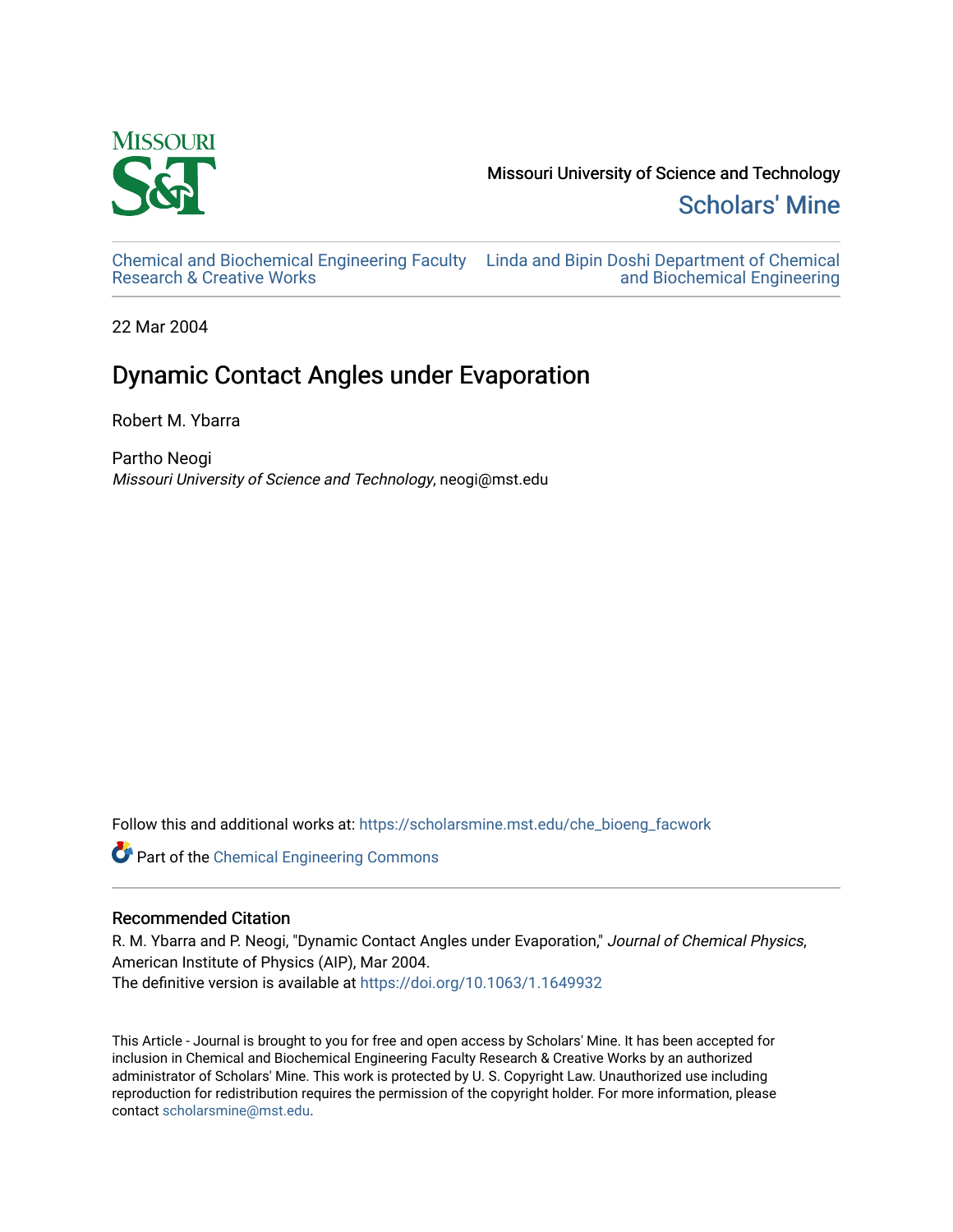# **Dynamic contact angles under evaporation**

Robert M. Ybarra *Rolla, Missouri 65401*

P. Neogi

*Chemical Engineering Department, University of Missouri—Rolla, Rolla, Missouri 65409*

(Received 30 September 2003; accepted 31 December 2003)

Wetting kinetics in the presence of heat transfer, evaporation, and Marangoni effect has been explored using a method used by Joanny and de Gennes [C. R. Acad. Sci. Ser. II 299, 279 (1984)]. The method solves for the dynamic contact angle  $\alpha$  by equating the rate of surface work to the rate of dissipation. The result in the form of dynamic contact angle  $\alpha$  as a function of capillary number Ca agrees well with existing experimental data. Qualitative comparisons have been made in cases where quantitative data do not exist. Finally, a form of contact line instability is predicted, for which some experimental justifications are seen. © *2004 American Institute of Physics.*  $[DOI: 10.1063/1.1649932]$ 

## **INTRODUCTION**

When a flat plate is withdrawn (or immersed) from (into) a pool of liquid at a constant velocity  $U$ , the angle  $\alpha$  that the meniscus makes with the plate is the dynamic contact angle. The relationship between  $U$  and  $\alpha$  under heat transfer is sought below. Consider Fig.  $1(a)$  where the plate is held at temperature  $T_w$ , a temperature greater than the ambient saturated vapor at temperature  $T_s$ . The evaporating meniscus depletes the liquid pool in the contact line region; however, the upward movement of the plate at velocity *U* compensates for this evaporative loss and results in a meniscus with a steady-state configuration. Such phenomena arise in boiling heat transfer.<sup>1,2</sup> In Fig. 1(b), we have sketched a similar problem but one where the ambient fluid at  $T_\infty$  represents unsaturated air. In Fig.  $1(a)$  the temperature at the liquid–vapor interface remains constant at  $T<sub>s</sub>$ , but in Fig. 1(b) this temperature varies along the interface. This temperature variation leads to the Marangoni effect and instability of the contact line. Disturbances at the contact line undergoing heat transfer sometimes display a wavy but steady appearance<sup>3,4</sup> while at other times exhibit a kicking and biting motion.<sup>5</sup>

The detailed transport problem is very difficult to solve, $6$ however, Joanny and de Gennes<sup>7</sup> addressed the fluid flow problem by balancing the rate of viscous dissipation with the rate of surface work. For a wetting liquid considered here, a very thin precursor film that cannot be seen in microscopy (but can be under much higher resolution as in ellipsometry) lies ahead of the contact line.<sup>8</sup> Data on such precursor films are not reported in most experiments and its dynamics are not analyzed in most models under the assumption that those in the two regions can be uncoupled as the precursor moves ahead much faster than the bulk liquid. In Fig. 1, the rate of surface work for a wetting liquid is  $-U(\gamma \cos \alpha + \gamma_{SL} - \gamma_S)$ where  $\gamma$ ,  $\gamma_{SL}$ , and  $\gamma_S$  represent the surface tensions at liquid–vapor, liquid–solid, and solid–vapor interfaces. For small values of  $\alpha$ , this rate reduces to  $-U(\gamma + \gamma_{SL} - \gamma_S)$  $-\gamma \alpha^2/2$ )=*U*(*S*+ $\gamma \alpha^2/2$ ), where the term associated with the spreading coefficient *S* represents the dissipation in the precursor film. For a wedge shown in Fig. 1 described by the local film thickness  $z = h(x)$  (and referred to henceforth as *h*), the surface work reduces to  $U\gamma\alpha^2/2$ .

Lubrication theory approximation $9$  is used to analyze the transport in the liquid, where film is assumed to be flat and thin. Consequently, the only velocity component considered is  $v_x$  and that it is assumed to vary mainly in the *z* direction. The heat transfer in the *x* direction is not considered because the small film thickness makes conductive flux in the *z* direction by far the most important contribution. This signifies that to the first approximation the temperature *T* varies mainly in the *z* direction. For the lubrication theory approximation to hold in the presence of the loss of liquid by vaporization, it requires that vaporization be low, both for the film to remain uniformly thin and velocities (characterized by  $U$ ) to remain low. The rate of dissipation per unit volume for the wedge becomes $10$ 

$$
\phi = \frac{k}{T} \left( \frac{dT}{dz} \right)^2 + \mu \left( \frac{dv_x}{dz} \right)^2,\tag{1}
$$

where  $k$  is the thermal conductivity and  $\mu$  is the viscosity. In the analysis of similar problems, Shanahan $11,12$  has ignored the heat-transfer terms in Eq.  $(1)$ . Thus the extension of the balance given by Joanny and de Gennes<sup>7</sup> to the wedge undergoing heat transfer becomes

$$
\gamma \alpha^2 / 2 = \int_v \phi dV + N,\tag{2}
$$

where *V* represents the total liquid volume. The term *N* is new. It accounts for the nonisothermal nature of the vapor– liquid interface. The details of *N*, which includes variations in surface tension with temperature, can be defined when the nature of the boundary value problem is specified.

#### **EVAPORATION INTO SATURATED VAPOR**

Under lubrication theory approximation, the momentum balance becomes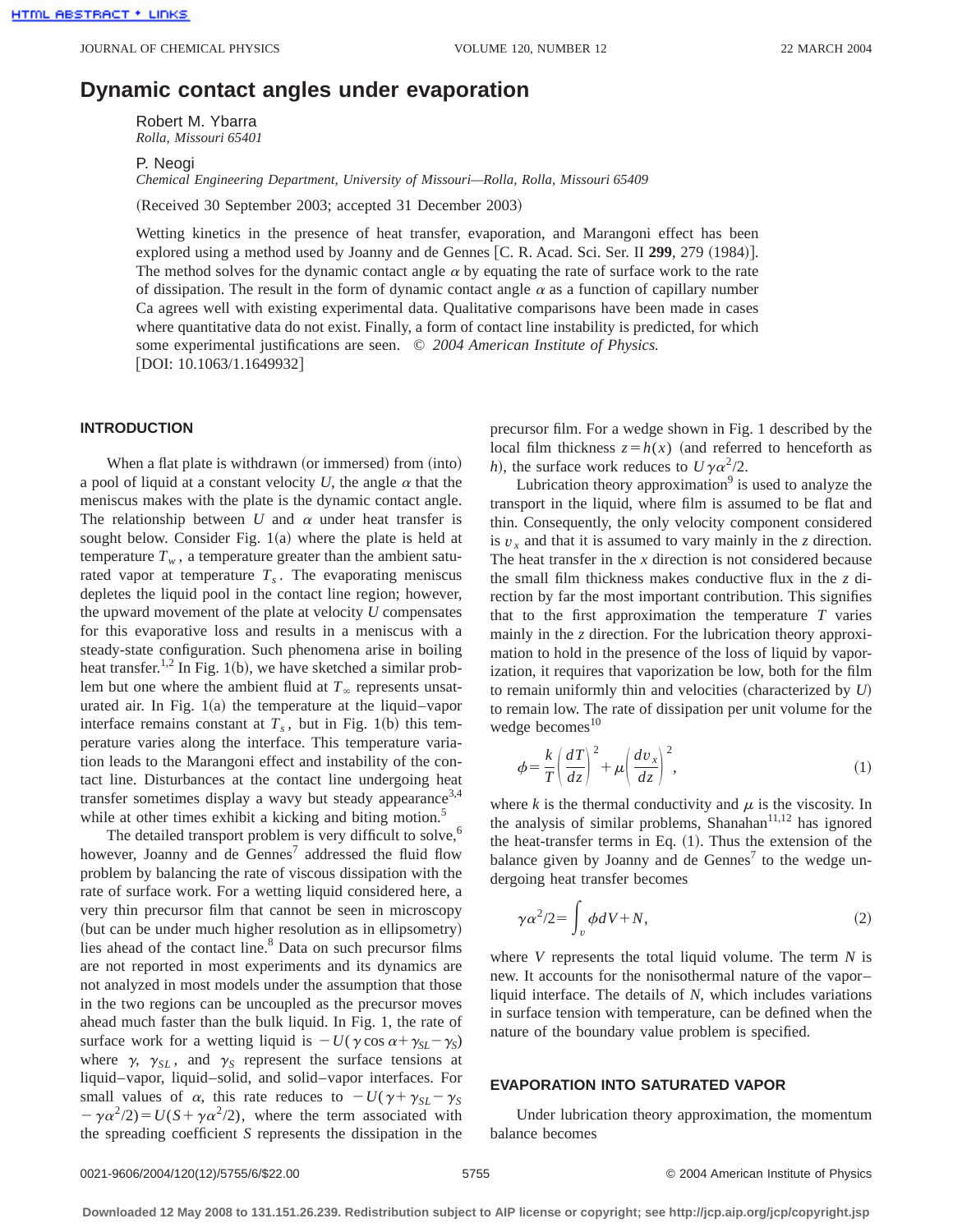

FIG. 1. Schematic views of the contact line region evaporating into  $(a)$ saturated vapor and (b) air. Conditions and coordinates are shown.

$$
0 = -\frac{\partial \varphi}{\partial x} + \mu \frac{\partial^2 v_x}{\partial z^2},
$$
\n(3)

$$
0 = -\frac{\partial \varphi}{\partial z},\tag{4}
$$

where  $\varphi$  is the dynamic pressure  $p$ - $\rho gx$ . Eqs. (3) and (4) are subject to the boundary conditions

$$
\left. \frac{\partial v_x}{\partial z} \right|_{z=h} = 0,\tag{5}
$$

$$
v_x|_{z=0} = -U.\t\t(6)
$$

The equations of motion integrate to

$$
v_x = -U - \frac{3U}{2h^2}(z^2 - 2zh). \tag{7}
$$

Since the loss of liquid by evaporation is low, we can as a first approximation set the loss to zero and use the condition of net zero volumetric flow rate, leading to Eq.  $(7)$ . Eventually, we will calculate this term to show that it is small. In principle, an iterative procedure could also be used to relax the zero loss assumption. The equation for conservation of energy is

$$
0 = k \frac{\partial^2 T}{\partial z^2} \tag{8}
$$

subject to the conditions

$$
T|_{z=0} = T_w, \qquad (9)
$$

$$
T|_{z=h} = T_s \,. \tag{10}
$$

The solution is

$$
T = T_w - (T_w - T_s) \frac{z}{h}.
$$
\n(11)

Substituting Eqs.  $(7)$  and  $(11)$  into Eq.  $(1)$  and integrating over *z* from  $z=0$  to  $z=h$ , one has the integrand

$$
\Phi = \frac{k\Delta T}{h} \ln \frac{T_w}{T_s} + \frac{3\mu U^2}{h},\tag{12}
$$

where  $\Delta T = T_w - T_s$ . Substituting  $h = \alpha x$  and integrating over *x* from a microscale cutoff  $\ell$ , to a macroscale cutoff *L* in Eq.  $(2)$ , and rearranging, one has

$$
\alpha^3 = 2 \ln \left| \frac{1}{\varepsilon} \right| \left[ \frac{\mu k \Delta T / \gamma^2}{\text{Ca}} \ln \frac{T_w}{T_s} + 3 \text{Ca} \right],\tag{13}
$$

where  $\varepsilon = \ell/L$  represents a very small quantity and Ca is the capillary number  $\mu U/\gamma$ , the ratio between viscous and surface tension forces. As the temperature of the vapor–liquid interface is a constant  $T_s$ ,  $N=0$  in Eq. (2). The singularity in  $\varepsilon$  represents a well-known feature in problems of dynamic contact lines.<sup>13</sup> The very weak logarithmic dependence on  $\varepsilon$ makes the lack of precise knowledge of  $\varepsilon$  relatively insignificant. When the viscous forces are important, the first term with square brackets in Eq.  $(13)$ , which represents the heat transfer, becomes negligible and what is left is that  $\alpha$  $\propto$ Ca<sup>1/3</sup>, or Ca $\propto \alpha^3$  which is the familiar Hoffmann–Voinov– Tanner rule.<sup>13</sup> Joanny and de Gennes<sup>7</sup> first used the present method to obtain this result in the absence of heat-transfer effects. The nature of Eq.  $(13)$  is shown for some selected values of parameters in Fig. 2. As shown in Fig. 2, Eq.  $(13)$ admits only a minimum value of  $\alpha$ ,

$$
\alpha_{\min}^3 = 4 \ln \left| \frac{1}{\varepsilon} \right| \left[ \frac{3 \mu k \Delta T}{\gamma^2} \ln \frac{T_w}{T_s} \right]^{1/2},\tag{14}
$$

which occurs at

$$
U_{\min} = \left[\frac{k\Delta T}{3\mu} \ln \frac{T_w}{T_s}\right]^{1/2}.\tag{15}
$$

The net loss of liquid volume by evaporation can be calculated as  $(k\Delta T/\rho\lambda \alpha) \ln(1/\varepsilon)$  where  $\rho$  represents the liquid density and  $\lambda$  the latent heat of vaporization. Its ratio with *U* can be rewritten as the dimensionless  $k/Uc\rho$  $\cdot c \Delta T / \lambda \cdot 1 / \alpha \cdot \ln(1/\varepsilon)$  where *c* is the specific heat. The first term is the ratio between conductive and convective heat transfer (inverse Peclet number) and is usually very small. The second term is the ratio between sensible heat and latent

**Downloaded 12 May 2008 to 131.151.26.239. Redistribution subject to AIP license or copyright; see http://jcp.aip.org/jcp/copyright.jsp**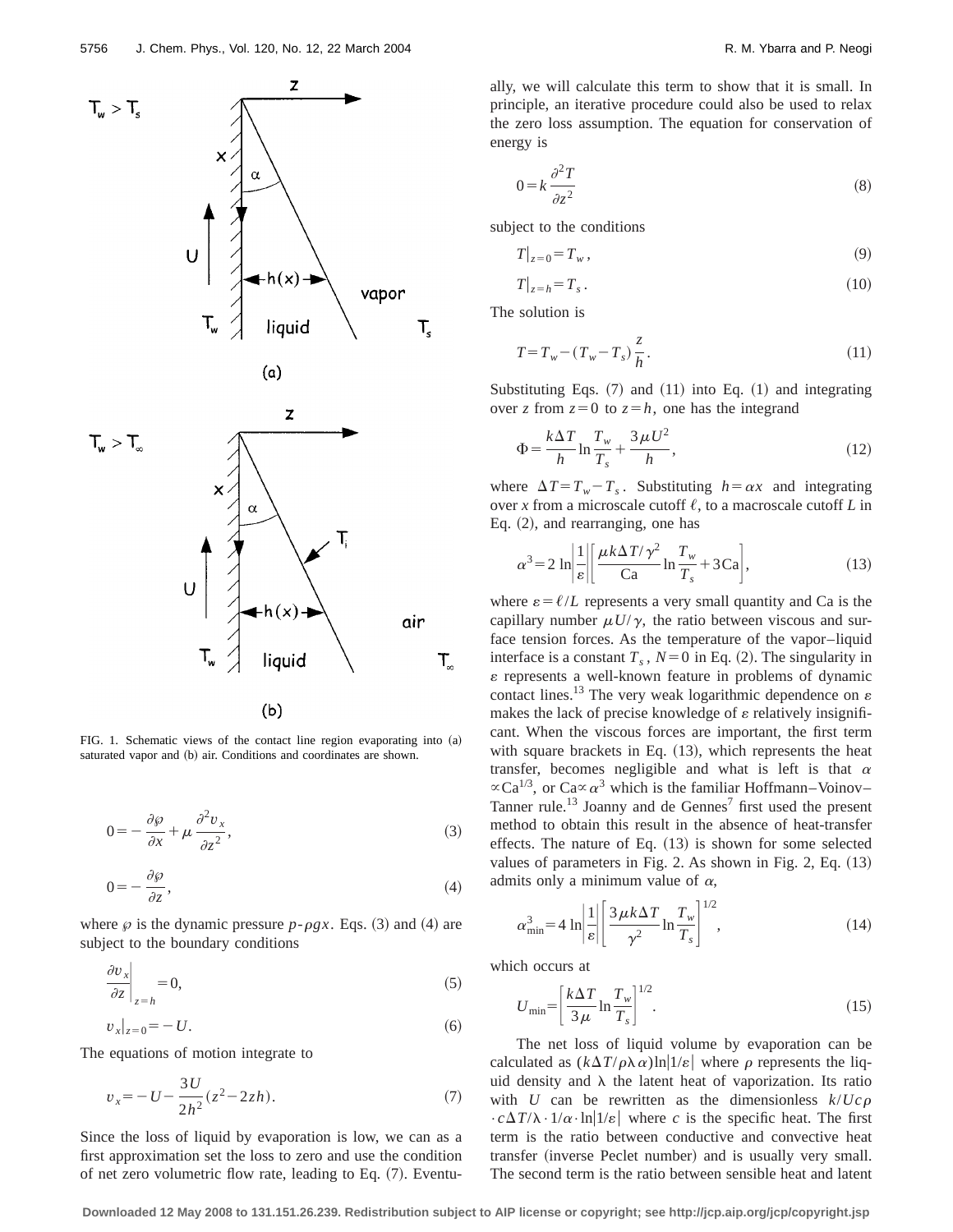

FIG. 2.  $\alpha^3$  plotted against Ca, for  $\epsilon=10^{-4}$  from Eq. (13),  $T_s=373$  K, and  $T_w$ =383 K. Other values used are  $\gamma$ =72 mN/m,  $\mu$ =10<sup>-3</sup> Pa·s and *k*  $=0.68$  w/(mK), all appropriate for water at the normal boiling point.

heat and is very small. The last two terms are on the large side but within limits such that the overall dimensionless rate of loss of liquid volume remains small. No corrective iterative procedure to our zero loss approximation has been considered below.

Equation  $(13)$  possesses the appropriate asymmetry about heating and cooling. For the same magnitude of  $\Delta T$ ,  $\alpha^3$  is higher when  $T_w \le T_s$  than when  $T_w > T_s$ . This is understandable as condensation will thicken the film. The contact line advances in both cases of heating and cooling.

We note in passing that the present solution is valid only near the contact line and provides a boundary condition in the form of  $\alpha(U)$ . Normal stress balance must be analyzed to provide macroscopic quantities such as the height of the meniscus. The zero flow rate condition used to obtain Eq.  $(7)$ leads to a value for  $\partial \varphi / \partial x$ . These quantities can be used to write a normal stress balance at the interface which includes the Laplace pressure to obtain a differential equation in profile *h*. A successive approximation scheme, which uses *h*  $= \alpha x$  as a first approximation meniscus profile, can generate an updated profile. However, the existence of contact line singularity makes the problem quite difficult such that this straightforward procedure does not significantly improve the profile.

#### **EVAPORATION INTO AIR**

When air replaces the ambient fluid of saturated vapor in the last section, we must replace the saturation temperature  $T<sub>s</sub>$  at the vapor–liquid interface with  $T<sub>i</sub>$  which varies slowly with *x*. As a result, the surface tension  $\gamma$  also varies with *x*, and the Marangoni effect arises. In this case the boundary condition Eq.  $(5)$  becomes

$$
\mu \frac{\partial v_x}{\partial z}\bigg|_{z=h} = \frac{\partial \gamma}{\partial x} = \frac{\partial \gamma}{\partial T} \cdot \frac{\partial T_i}{\partial x}
$$
\n(16)

leading to

$$
\mu(v_x + U) = \frac{1}{2} \left( \frac{\partial \varphi}{\partial x} \right) (z^2 - 2zh) + \beta \left( \frac{\partial T_i}{\partial x} \right) z \tag{17}
$$

which at zero flow rate provides

$$
\mu U = -\frac{h^2}{3} \left( \frac{\partial \varphi}{\partial x} \right) + \frac{\beta h}{2} \left( \frac{\partial T_i}{\partial x} \right),\tag{18}
$$

where  $\beta = \partial \gamma / \partial T$  is as usual taken to be a negative quantity of constant value. The jump energy balance at the interface is

$$
q_z = -k \frac{\partial T}{\partial z} = \lambda k_L p_{si} + \hat{h}(T_i - T_\infty),
$$
\n(19)

where  $\lambda$  represents the latent heat,  $k_L$  the mass transfer coefficient, and  $\hat{h}$  is the heat-transfer coefficient. Here  $p_{si}$  represents the saturation vapor pressure  $p<sub>s</sub>$ , evaluated at the interfacial temperature  $T_i$ , and air far away at temperature  $T_{\infty}$  is assumed to be free of vapor. For small changes in  $T_i$ , the expansion

$$
p_{si} = p_{sw} + \left(\frac{\partial p_s}{\partial T}\right)_w (T_i - T_w)
$$
\n(20)

is used, where  $p_{sw}$  is  $p_s$  evaluated at the wall temperature  $T_w$ . We calculate  $T_i$  by noting that  $\partial T/\partial z = (T_i - T_w)/h$ , then using *T* as given in Eq.  $(11)$  except with  $T_i$  replacing  $T_s$ , and finally inserting Eq.  $(19)$  for the temperature gradient  $\partial T / \partial z$  across the film, as

$$
T_{i} = \frac{kT_{w} + h\left\{\hat{h}T_{\infty} - \lambda k_{L}\left[p_{sw} - \left(\frac{\partial p_{s}}{\partial T}\right)_{w} T_{w}\right]\right\}}{k + h\left[\lambda k_{L}\left(\frac{\partial p_{s}}{\partial T}\right)_{w} + \hat{h}\right]}.
$$
 (21)

Substituting for  $v_x$ ,  $q_z$ , and *T* into Eq. (1) and integrating once from  $z=0$  to  $z=h$ , one has

$$
\Phi = \frac{k\hat{h}\Delta T}{h\hat{h} + k} \ln \frac{T_w}{T_i} + \frac{3\mu U^2}{h} + \frac{\beta^2 h}{4\mu} \left(\frac{\partial T_i}{\partial x}\right)^2,\tag{22}
$$

where  $\Delta T = T_w - T_{\infty}$ . The integral of the first term contains a singularity at  $x = \infty$ . This contribution is subtracted off and integrated separately from  $x = \ell$  to  $x = L$ , as done for Eq. (13). The remaining is integrated from  $x=0$  to  $x=\infty$ . As before, the second term is integrated from  $x = \ell$  to  $x = L$ , but no cutoffs are needed for the last term. That is, a cutoff is introduced only when there is a singularity. Following Eq.  $(2)$ , the result is

**Downloaded 12 May 2008 to 131.151.26.239. Redistribution subject to AIP license or copyright; see http://jcp.aip.org/jcp/copyright.jsp**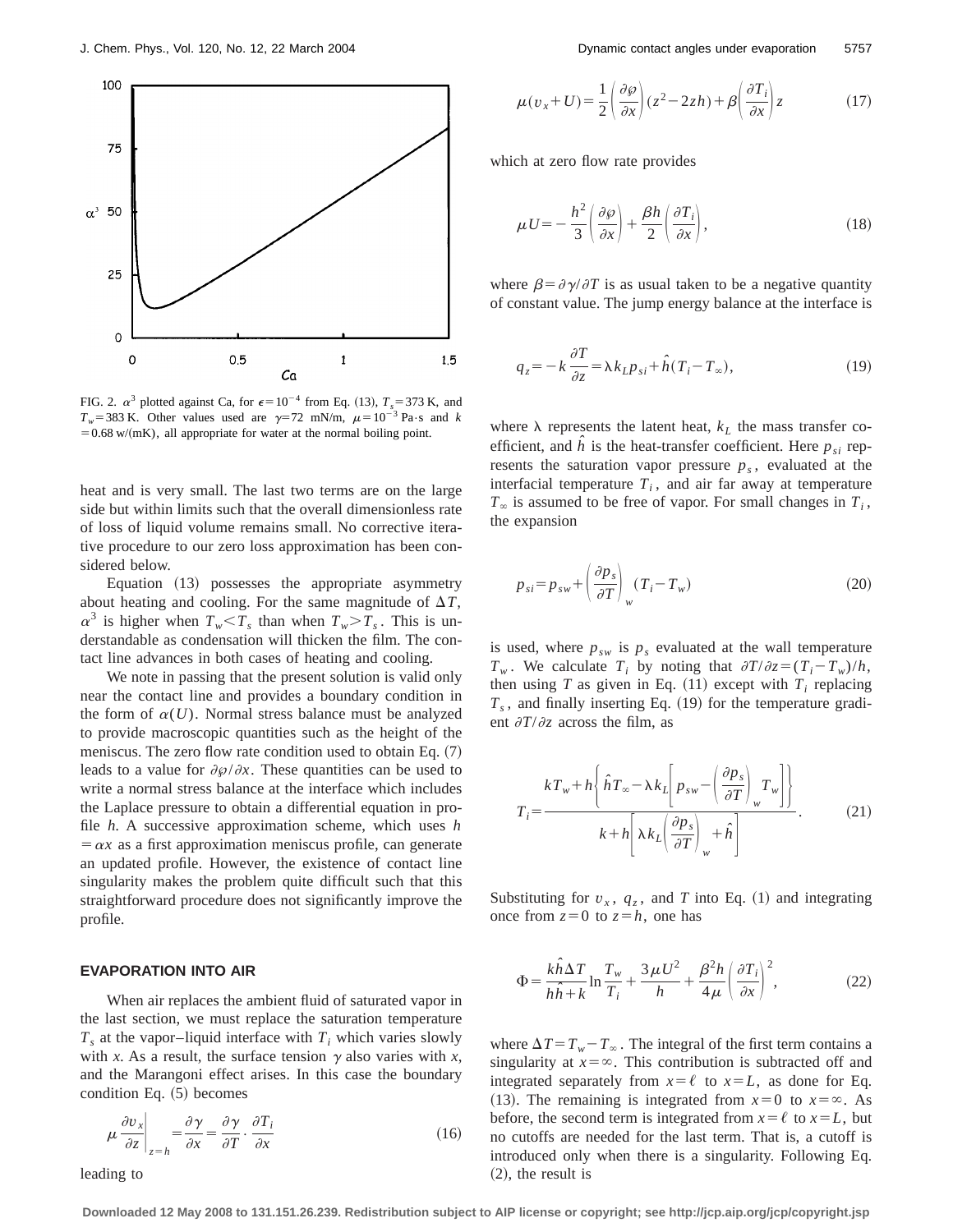$$
\gamma \frac{\alpha^2}{2} U = -\frac{k \Delta T}{\alpha} [I(\delta) + I(\phi)] + \frac{k \Delta T}{\alpha} \ln \left\{ \frac{\left[ \hat{h} + \lambda k_L \left( \frac{\partial p_s}{\partial T} \right)_w \right] T_w}{\hat{h} T_w - \lambda k_L \left[ p_{sw} - \left( \frac{\partial p_s}{\partial T} \right)_w T_w \right]} \right\} \ln \left| \frac{1}{\varepsilon} \right| + \frac{3 \mu U^2}{\alpha} \ln \left| \frac{1}{\varepsilon} \right|
$$

$$
+ \frac{\alpha^2 \beta^2 [\lambda k_L p_{sw} + \hat{h} \Delta T]^2}{24 \mu \left[ \lambda k_L \left( \frac{\partial p_s}{\partial T} \right)_w + \hat{h} \right]^2} + \frac{U \beta}{2} \frac{\hat{h} \Delta T + \lambda k_L p_{sw}}{\hat{h} + \lambda k_L \left( \frac{\partial p_s}{\partial T} \right)_w}, \tag{23}
$$

 $\mathsf{r}$ 

where

$$
I(\omega) = \int_0^1 \frac{\ln(1+\omega Y)}{Y} dY = \omega - \omega^2/2^2 + \omega^3/3^2 - \cdots
$$

and

$$
\delta = \frac{\hat{h}\Delta T + \lambda k_L \left[ p_{sw} - \left( \frac{\partial p_s}{\partial T} \right)_w T_w \right]}{\hat{h} T_{\infty} - \lambda k_L \left[ p_{sw} - \left( \frac{\partial p_s}{\partial T} \right)_w T_w \right]}
$$

and

 $\zeta$ 

$$
\rho = \frac{\lambda k_L \left(\frac{\partial p_s}{\partial T}\right)_w}{\hat{h} + \lambda k_L \left(\frac{\partial p_s}{\partial T}\right)_w}.
$$

Note that Eq. (23) has a dependence on  $\alpha$  that is similar to the previous problem, Eq.  $(13)$  and Fig. 2.

The last term on the right-hand side in Eq.  $(23)$  is the term  $N$  in Eq.  $(2)$ . It has been calculated using the following procedure. At the liquid–air interface,  $-\gamma_{\infty} \cdot v_{x}|_{z=h}$  ( $x=\infty$ where  $h = \infty$ ) is the rate of surface work done at one end, and  $\gamma v_x|_{z=h}$  ( $x=0$  where  $h=0$ ) is the rate of surface work done at the other end. Then the energy that has to be supplied to the system is  $(\gamma - \gamma_{\infty})(U/2)$  where both the velocities in above are calculated to be  $U/2$  using Eqs.  $(17)$ ,  $(18)$ , and (21). In addition,  $\gamma_{\infty}$  is the surface tension calculated at temperature  $T_i$  ( $x = \infty$ ), the bulk value, and  $\gamma$  is that calculated at  $T_i(x=0)$ , the value at the contact line. This term can be further simplified as  $(\partial \gamma / \partial T)[T_{i,x=0} - T_{i,x=\infty}](U/2)$ , which becomes the last term in Eq.  $(23)$ . The present procedure to calculate *N* appears to be fairly general and should work for most boundary value problems.

Liquids such as silicone oils are nonvolatile, a case which is reached here when  $k<sub>L</sub>$  approaches zero,

$$
U\gamma \frac{\alpha^2}{2} = -\frac{k\Delta T}{\alpha}I(\chi) + \frac{k\Delta T}{\alpha}\ln\frac{T_w}{T_\infty}\ln\left|\frac{1}{\varepsilon}\right| + \frac{3\,\mu\,U^2}{\alpha}\ln\left|\frac{1}{\varepsilon}\right|
$$

$$
+ \frac{\alpha^2\beta^2(\Delta T)^2}{24\mu} + \frac{U\beta}{2}\Delta T,\tag{24}
$$

where  $\chi = \Delta T/T_\infty$ .

We can also look at evaporative systems with no external heating, in which case  $\Delta T=0$ , and Eq. (23) becomes

$$
\gamma \frac{\alpha^2}{2} U = \frac{3 \mu U^2}{\alpha} \ln \left| \frac{1}{\varepsilon} \right| + \frac{\alpha^2 \beta^2 [\lambda k_L p_{sw}]^2}{24 \mu \left[ \lambda k_L \left( \frac{\partial p_s}{\partial T} \right)_w + \hat{h} \right]^2} + \frac{U \beta}{2} \frac{\lambda k_L p_{sw}}{\hat{h} + \lambda k_L \left( \frac{\partial p_s}{\partial T} \right)_w}.
$$
\n(25)

As expected, the Marangoni effect remains, and the interfacial temperature  $T_i$  decreases away from the contact line.

## **RESULTS AND DISCUSSION**

The situations shown in Fig. 1 and analyzed earlier are of forced spreading where *U* is an independent variable. The special case of spontaneous spreading, where the plate is held stationary and the meniscus climbs upwards, is obtained by setting  $U=-dx_0/dt$  where  $x_0(t)$  is the position of contact line.

As in the case where the ambient fluid is a saturated vapor, Eq.  $(13)$ , the case where the ambient fluid is air, Eq. (23), also shows asymmetry with respect to heating and cooling. This can be seen from the first two terms on the righthand side of Eq.  $(23)$ . Of these, the analog of the first term does not exist in Eq.  $(13)$ . It is a term that is fully asymmetric, negative for heating and positive for cooling. Consequently, the contact angle decreases on evaporation since the films are thinned, and increases on condensation since the films are thickened.

If the last term in Eq.  $(23)$  is ignored, the equation can be expressed more compactly as

$$
\alpha^3 \text{Ca} = a + b \text{Ca}^2 + c \alpha^3 \tag{26}
$$

or

$$
\alpha = \left[\frac{a + b\text{Ca}^2}{\text{Ca}-c}\right]^{1/3},\tag{27}
$$

where *a*, *b*, and *c* are constants, where at least *b* and *c* are positive. At large Ca,  $\alpha$  becomes proportional to Ca<sup>1/3</sup>. Morris<sup>7</sup> used the results of  $Kim<sup>14</sup>$  and Kim and Wayner<sup>15</sup> to calculate  $\alpha$  as a function of Ca as shown in Fig. 3. These experiments were conducted under air and hence the Marangoni effect will always exist, although its relative importance may vary. Figure  $3$  shows that Eq.  $(27)$  fits octane data very well, but it is statistically only a little better than Morris' result after accounting for the fact that we have two param-

**Downloaded 12 May 2008 to 131.151.26.239. Redistribution subject to AIP license or copyright; see http://jcp.aip.org/jcp/copyright.jsp**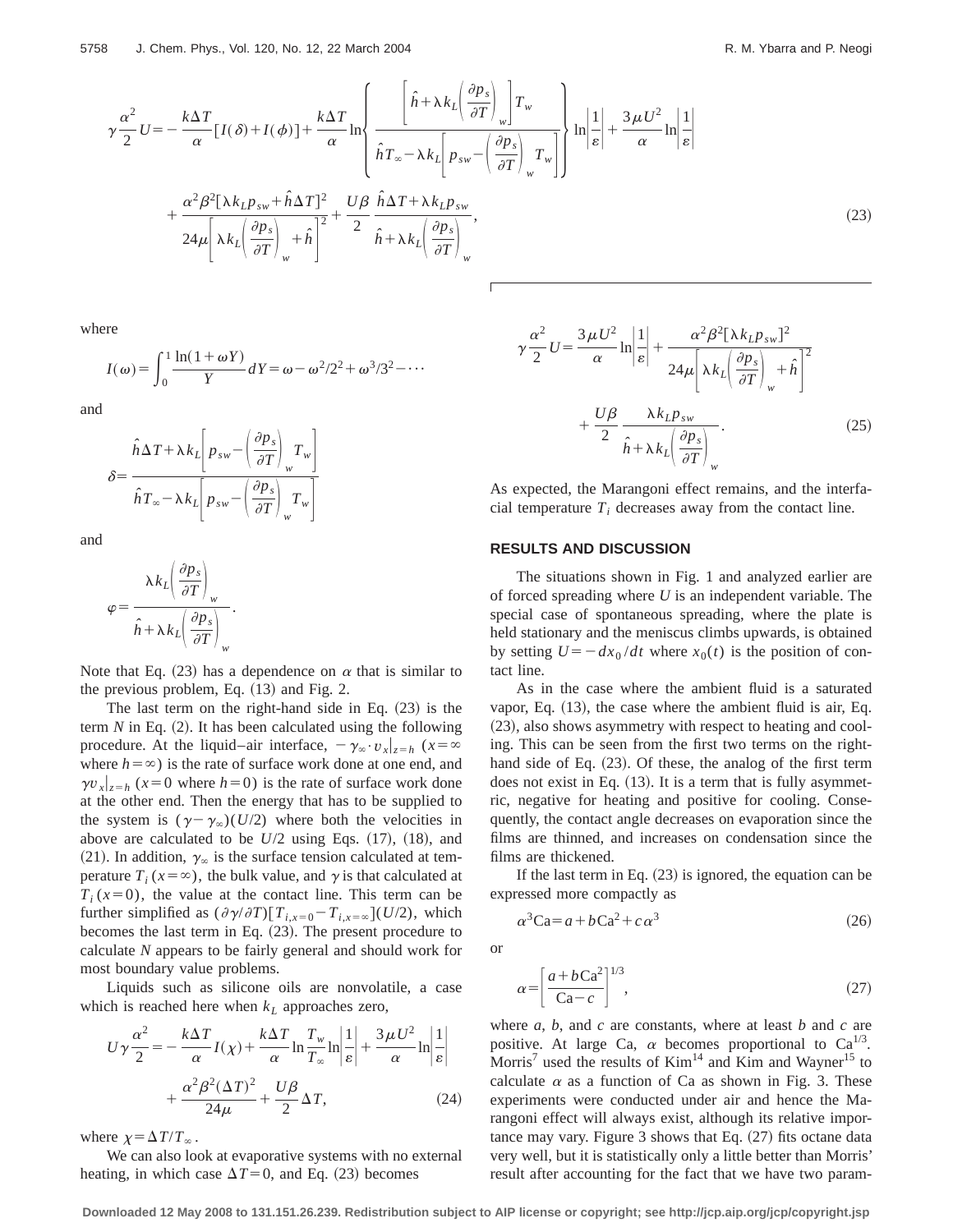

FIG. 3. The data for octane (open circles) and R113 (closed circles) from Kim (Ref. 11) and Kim and Wayner (Ref. 12), as described by Morris (Ref. 7) are shown along with the theoretical predictions. The curve in bold is Eq.  $(26)$  fitted to octane data for  $c=0$ . That is, Morris's result which has no Marangoni effect, is being compared to the present results with no Marangoni effect. Calculated values are  $a = 9.83 \times 10^{-15}$  and  $b = 210.8$ . The dashed line is Morris's result for  $\alpha$  = 1.697 Ca<sup>1/4</sup>. All parameters were estimated using weighted nonlinear regression with inverse values as weights. For such estimates, the residual sum of squares per degree of freedom was only slightly better in the present work over Morris's. That is, the fact that Morris has one parameter and we have two was included. The bold line passing through the data for R113 is Eq.  $(28)$  where Ca=*c* is determined as 102.5.

eters compared to one for Morris. Here *c*, which represents the Marangoni effect, was set to zero to comply with the results of Morris who has ignored the Marangoni effect.

In contrast to the octane data, we attribute the behavior of data on R113, fluorinated hydrocarbon, to a large Marangoni effect. Neglecting all but the last term on the right-hand side in Eq. (26), we find that  $\alpha$  does not depend on Ca or that  $Ca = c$ . This independence on Ca adequately describes the experiments on R113 as shown in Fig. 3. The critical capillary number is

$$
c = \frac{\beta^2 [\lambda k_L p_{sw} + \hat{h}\Delta T]^2}{12\gamma^2 \left[\lambda k_L \left(\frac{\partial p_s}{\partial T}\right)_w + \hat{h}\right]^2}.
$$
 (28)

For one fluorinated hydrocarbon,<sup>16</sup> data indicate a magnitude of *c* of  $3.5 \times 10^{-5}$  for  $\Delta T = 5$  K and under the assumption that latent heat is negligible. It is seen to be  $10^{-6}$  in Fig. 3. If the latent heat is significant, the values of *c* would be lower because of the fast increase of vapor pressure with temperature.

Bascom *et al.*<sup>8</sup> conducted experiments in a system where a volatile impurity was present and allowed to evaporate. It can be assumed in those cases that the contact line region is stripped of the volatiles. In one case, this contact line region has a lower surface tension than the interior and hence the Marangoni force is pointed from the contact line towards the interior. This case mimics a heating situation where as the substrate temperature is higher than the interfacial temperature  $T_i$ , and  $T_i$  decreases away from the region near the contact line. Hence the Marangoni force in this case is also directed away from the region near the contact line. The reverse case was also studied by Bascom *et al.*, <sup>8</sup> and represents an analog of cooling. Experimentally, Bascom *et al.* found that the ''heating'' case has a lower contact angle than the "cooling" case (see also  $Neogi<sup>17</sup>$ ). To compare these results to the present findings, consider the case of evaporation, Eq.  $(24)$ . In addition, the temperature differences are assumed small such that terms of order  $(\Delta T)^2$  (first, second, and fourth terms) on the right-hand side can be neglected. The fifth term, which has been neglected so far, becomes important here as it provides the asymmetry to heat and cooling. It increases the right-hand side, hence  $\alpha$ , on cooling and decreases  $\alpha$  on heating (recall that  $\beta$  is negative).

Renk and Wayner<sup>5</sup> conducted a different experiment in which the film profile is initially isothermal and has a very small value of  $\alpha$ . The heaters are then turned on and set to a value of  $T_w$  at the plate. Both cases studied show that there is a minimum  $\alpha_{\min}$ . Consequently, starting with a value of  $\alpha$ less than this minimum, some form of disturbance is expected to be seen ("kicking and biting motions") until the minimum is exceeded. This observation has been reported by Renk and Wayner<sup>5</sup> to occur in some instances before the meniscus settles down.

The main basis for expecting instability in the system studied here is that for a large Marangoni effect,  $\alpha$  is predicted to be unconstrained, that is the contour of the contact line has no constraints. In their experiments on spreading at a large Marangoni force induced by concentration gradients, Cottington *et al.*<sup>18</sup> observed that the contact line moved with turbulence and often burst with some violence, confirming our expectations. Less dramatic events are reported elsewhere. $3,4$  It is not possible to consider all these cases without a detailed stability analysis.

It appears from the present analysis the method given by Joanny and de Gennes<sup> $\frac{7}{1}$ </sup> is very easy to apply. In contrast, the conventional transport phenomena give rise both to mathematically complex problems as well as limit solutions to restricted values of parameters.<sup>6,19</sup> Wayner and co-workers<sup>5,14,15</sup> suggest that their experiments could also be represented by a constant flux boundary condition at the wall instead of the constant temperature boundary condition used here. In this case we failed to get satisfactory results since the contact angle was seen to depend strongly on the macroscale *L*.

#### **ACKNOWLEDGMENT**

This material is based on work supported by the National Science Foundation under Grant No. CTS-0228834.

- <sup>1</sup> V. K. Dhir, AIChE J. 47, 813  $(2001)$ .
- 2W. M. Rohsenow, in *Developments in Heat Transfer*, edited by W. M. Roshenow (M.I.T., Cambridge, MA, 1964), p. 169.
- <sup>3</sup> A. M. Cazabat, F. Heslot, S. M. Troian, and P. Carles, Nature (London) **346**, 824 (1990).
- 4O. Benichou, M. Cachile, A. M. Cazabat, C. Poulard, M. P. Valignat, F. Vandenbrouck, and D. van Effenterre, Adv. Colloid Interface Sci. **100– 102.** 381 (2003).
- ${}^{5}$ F. J. Renk and P. C. Wayner, Jr., J. Heat Transfer  $101$ , 59 (1979).
- <sup>6</sup> S. J. S. Morris, J. Fluid Mech. 432, 1 (2001).
- $<sup>7</sup>$  J. F. Joanny and P. G. de Gennes, C. R. Acad. Sci., Ser. II: Mec., Phys.,</sup> Chim., Sci. Terre Univers 299, 279 (1984).
- 8W. D. Bascom, R. L. Cottington, and C. R. Singleterry, *Contact Angle, Wettability and Adhesion*, Adv. Chem. Ser. No. 43 (Am. Chem. Soc., Washington, DC, 1964), p. 335.
- <sup>9</sup>M. M. Denn, *Process Fluid Mechanics* (Prentice-Hall, Englewood Cliffs, NJ, 1980), p. 265.
- <sup>10</sup> S. R. de Groot and R. Mazur, *Non-Equilibrium Thermodynamics* (North-